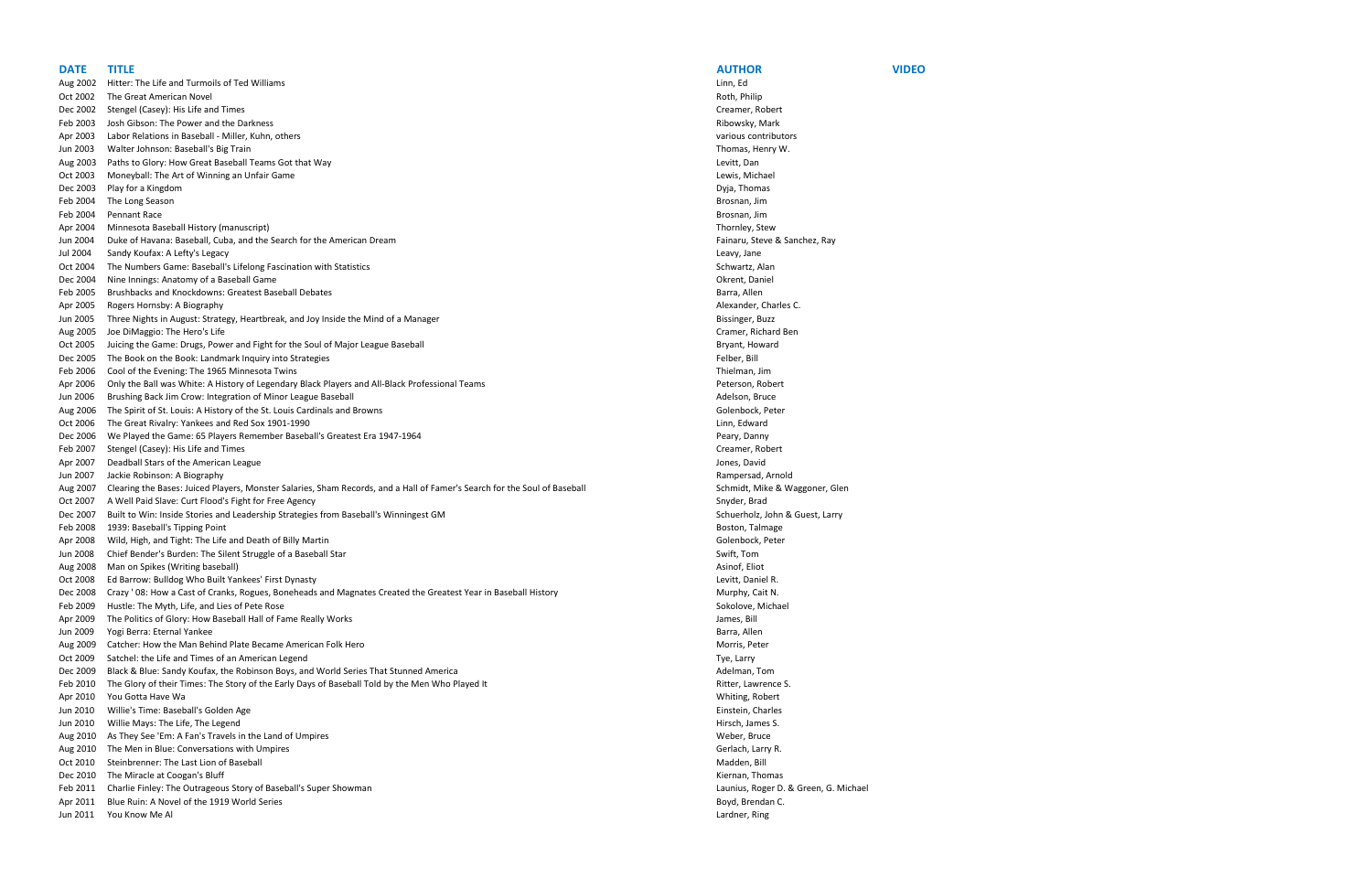| Jun 2011 | Bang the Drum Slowly                                                                                                                | Harris, Mark                        |                     |
|----------|-------------------------------------------------------------------------------------------------------------------------------------|-------------------------------------|---------------------|
| Aug 2011 | Roger Maris: Baseball's Reluctant Hero                                                                                              | Clavin, Tom & Peary, Danny          |                     |
| Oct 2011 | The House That Ruth Built: A New Stadium, the First Yankees Championship, and the Redemption of 1923                                | Weintraub, Robert                   |                     |
| Dec 2011 | Moneyball: The Art of Winning an Unfair Game                                                                                        | Lewis, Michael                      |                     |
| Feb 2012 | Big Hair and Plastic Grass: A Funky Ride Through Baseball and America in the Swinging '70s                                          | Epstein, Dan                        |                     |
| Apr 2012 | Spartan Seasons: How Baseball Surivived the Second World War                                                                        | Goldstein, Richard                  |                     |
| Apr 2012 | Even the Browns: Baseball During World War II                                                                                       | Mead, William B.                    |                     |
| Jun 2012 | The Battle That Forged Modern Baseball: The Federal League Challenge and its Legacy                                                 | Levitt, Daniel R.                   |                     |
| Aug 2012 | Ball Four: My Life and Hard times Throwing the Knuckleball in the Big Leagues                                                       | Bouton, Jim & Shecter, Leonard      |                     |
| Oct 2012 | The Last Hero: A Life of Henry Aaron                                                                                                | Bryant, Howard                      |                     |
| Dec 2012 | Where They Ain't: The Fabled Life and Untimely Death of the Original Balitmore Orioles, the Team That Gave Birth to Modern Baseball | Solomon, Bert                       |                     |
| Feb 2013 | Triumph and Tragedy in Mudville: A Lifelong Passion for Baseball                                                                    | Gould, Stephen Jay                  |                     |
| Apr 2013 | The Yankee Years                                                                                                                    | Torre, Joe & Verducci, Tom          |                     |
| Jun 2013 | Francona: The Red Sox Years                                                                                                         | Francona, Terry & Shaughnessy, Dan  | 1965 WS Game 7      |
| Aug 2013 | The Cubs of '69: Recollections of the Team That Should Have Been                                                                    | Talley, Rick                        | 1969 WS Game 3      |
| Oct 2013 | From 33rd Street to the Camden Yards: An Oral History of the Baltimore Orioles                                                      | Eisenberg, John                     | 1952 WS Game 7      |
| Dec 2013 | The Boys of Summer                                                                                                                  | Kahn, Roger                         | 1970 WS Game 5      |
| Feb 2014 | Bottom of the 33rd: Hope, Redemption, and Baseball's Longest Game                                                                   | Barry, Dan                          | 1984 NLCS Game 5    |
| Apr 2014 | Seasons in Heck: With Billy Martin, Whitey Herzog and the Worst Baseball Team in History - The 1973-1975 Texas Rangers              | Shropshire, Mike                    | 1977 WS Game 6      |
|          |                                                                                                                                     |                                     |                     |
| Jun 2014 | The Curse of Rocky Colavito: A Loving Look at a Thirty-Year Slump                                                                   | Pluto, Terry                        | 1991 WS Game 7      |
| Aug 2014 | White Rat: A Life in Baseball                                                                                                       | Herzog, Whitey & Horrigan, Kevin    | 1986 WS Game 6      |
| Oct 2014 | The Lords of Baseball: A Wry Look at a Side of the Game the Fan Seldom Sees - The Front Office                                      | Parrott, Harold                     | 1971 All-Star Game  |
| Dec 2014 | Voices of the Game: The Acclaimed Chronicle of Baseball Radio and Television from 1921 to the Present                               | Smith, Curt                         | 1978 AL playoff Yar |
| Feb 2015 | No Cheering in the Press Box: Recollections - personal & professional by eighteen veteran American sportswriters                    | Holtzman, Jerome                    | Randy Johnson per   |
| Apr 2015 | <b>Bill Veeck: Baseball's Greatest Maverick</b>                                                                                     | Dickson, Paul                       | 1960 WS Game 7      |
| Jun 2015 | In Pursuit of Pennants: Baseball Operations from Deadball to Moneyball                                                              | Armour, Mark L. & Levitt, Daniel R. |                     |
| Aug 2015 | The Game: Inside the Secret World of MLB's Power Brokers                                                                            | Pessah, Jon                         |                     |
| Oct 2015 | The Best Team Money Can Buy: the Los Angeles Dodgers' Wild Struggles to Build a Baseball Powerhouse                                 | Knight, Molly                       | 1980 NLCS Game 5    |
| Dec 2015 | Eight Men Out: The Black Sox and the 1919 World Series                                                                              | Asinof, Eliot & Gould, Stephen Jay  | 1988 WS Game 1      |
| Feb 2016 | Ladies and Gentlemen, the Bronx is Burning: 1977, Baseball, Politics, and the Battle for the Soul of a City                         | Mahler, Jonathan                    | 1965 WS Game 7      |
| Apr 2016 | My Turn at Bat: The Story of My Life                                                                                                | Williams, Ted                       | 1977 ALCS Game 5    |
| Jun 2016 | Don Baylor: Nothing But the Truth: A Baseball Life                                                                                  | Baylor, Don W. & Smith, Claire      | Kerry Wood 20 K ga  |
| Aug 2016 | A Day in the Bleachers                                                                                                              | Hano, Arnold                        | 1957 WS Game 1      |
| Oct 2016 | <b>Bill James Historical Baseball Abstract</b>                                                                                      | James, Bill                         | 1968 WS Game 1      |
| Dec 2016 | Calvin: Baseball's Last Dinosaur                                                                                                    | Kerr, Jon                           | 1979 ALCS Game 2    |
| Feb 2017 | Big Data Baseball: Math, Miracles, and the End of a 20-Year Losing Streak                                                           | Sawchik, Travis                     | 1982 WS Game 7      |
| Apr 2017 | October 1964                                                                                                                        | Halberstam, David                   | 1987 WS Game 7      |
| Jun 2017 | The Catcher Was a Spy: The Mysterious Life of Moe Berg                                                                              | Dawidoff, Nicholas                  | 1981 All-Star Game  |
| Aug 2017 | Storied Stadiums: Baseball's History Through Its Ballparks                                                                          | Smith, Curt                         | 1959 WS Highlights  |
| Oct 2017 | Ahead of the Curve: Inside the Baseball Revolution                                                                                  | Kenny, Brian                        | 1962 WS Highlights  |
| Dec 2017 | The Pitch That Killed: The Story of Carl Mays, Ray Chapman, and the Pennant Race of 1920                                            | Sowell, Mike                        | 1964 WS Highlights  |
| Feb 2018 | No More Mr. Nice Guy: A Life of Hardball                                                                                            | Williams, Dick & Plaschke, Bill     | 1975 WS Game 6      |
| Apr 2018 | Down to the Last Pitch: How the 1991 Minnesota Twins and Atlanta Braves Gave Us the Best World Series of All Time                   | Wendel, Tim                         |                     |
| Jun 2018 | Clemente: The Passion and Grace of Baseball's Last Hero                                                                             | Maraniss, David                     |                     |
|          |                                                                                                                                     | Lyle, Sparky with Golenbock, Peter  |                     |
| Aug 2018 | The Bronx Zoo: The Astonishing Inside Story of the 1978 World Champion New York Yankees                                             |                                     |                     |
| Oct 2018 | The Last Best League: One Summer, One Season, One Dream                                                                             | Collins, Jim                        |                     |
| Dec 2018 | Baseball in the Afternoon: Tales from a Bygone Era                                                                                  | Smith, Robert                       |                     |
| Feb 2019 | Powerball: Anatomy of a Modern Baseball Game                                                                                        | Neyer, Rob                          |                     |
| Apr 2019 | Leo Durocher: Baseball's Prodigal Son                                                                                               | Dickson, Paul                       |                     |
| Jun 2019 | Winning Baseball: A Simple Game of 10                                                                                               | Gerdin, Les                         |                     |
| Aug 2019 | Ten Innings at Wrigley: The Wildest Ballgame Ever, with Baseball on the Brink                                                       | Cook, Kevin                         |                     |
| Oct 2019 | The MVP Machine: How Baseball's New Noncomformists Are Using Data to Build Better Players                                           | Lindbergh, Ben and Sawchik, Travis  |                     |
| Dec 2019 | Hardball: The Education of a Baseball Commissioner                                                                                  | Kuhn, Bowie                         |                     |
| Feb 2020 | K: A History of Baseball in Ten Pitches                                                                                             | Kepner, Tyler                       |                     |
| Apr 2020 | Postponed because of coronavirus                                                                                                    |                                     |                     |
| Jun 2020 | Postponed because of coronavirus                                                                                                    |                                     |                     |
| Aug 2020 | The Cubs Way: The Zen of Building the Best Team in Baseball and Breaking the Curse                                                  | Verducci, Tom                       |                     |
| Oct 2020 | The Baseball Bat: From Trees to the Major Leagues, 19th Century to Today                                                            | Bratkovich, Stephen M.              |                     |

Clavin, Tom & Peary, Danny Bouton, Jim & Shecter, Leonard Gould, Stephen Jay Torre, Joe & Verducci, Tom Francona, Terry & Shaughnessy, Dan 1965 WS Game 7 Herzog, Whitey & Horrigan, Kevin 1986 WS Game 6 Dec 2014 Voices of the Game: The Acclaimed Chronicle of Baseball Radio and Television from 1921 to the Present Smith, Curt 1978 AL playoff Yankees - Red Sox Feb 2015 Holtzman, Jerome **Erecomican and American american american** berfect game 5-18-2004 Armour, Mark L. & Levitt, Daniel R. Asinof, Eliot & Gould, Stephen Jay 1988 WS Game 1 Baylor, Don W. & Smith, Claire Kerry Wood 20 K game 5-6-1998 Williams, Dick & Plaschke, Bill 1975 WS Game 6 Lyle, Sparky with Golenbock, Peter Lindbergh, Ben and Sawchik, Travis